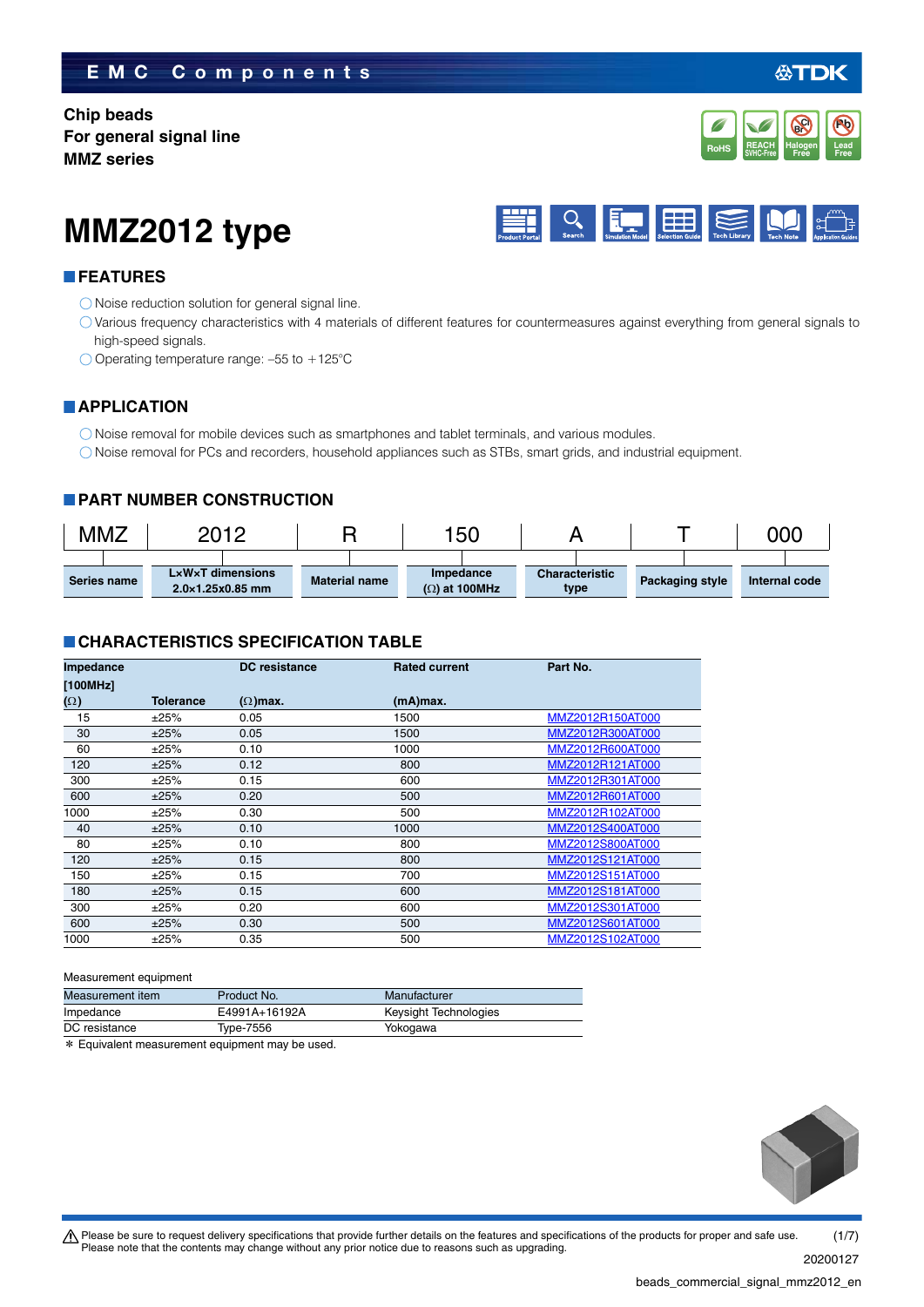### **CHARACTERISTICS SPECIFICATION TABLE**

| Impedance  |           | <b>DC</b> resistance | <b>Rated current</b> | Part No.         |
|------------|-----------|----------------------|----------------------|------------------|
| [100MHz]   |           |                      |                      |                  |
| $(\Omega)$ | Tolerance | $(\Omega)$ max.      | (mA)max.             |                  |
| 15         | ±25%      | 0.05                 | 1500                 | MMZ2012Y150BT000 |
| 30         | ±25%      | 0.05                 | 1500                 | MMZ2012Y300BT000 |
| 60         | ±25%      | 0.10                 | 1000                 | MMZ2012Y600BT000 |
| 120        | ±25%      | 0.12                 | 800                  | MMZ2012Y121BT000 |
| 300        | ±25%      | 0.15                 | 600                  | MMZ2012Y301BT000 |
| 600        | ±25%      | 0.20                 | 500                  | MMZ2012Y601BT000 |
| 1000       | ±25%      | 0.30                 | 500                  | MMZ2012Y102BT000 |
| 1500       | ±25%      | 0.40                 | 500                  | MMZ2012Y152BT000 |
| 2000       | ±25%      | 0.50                 | 400                  | MMZ2012Y202BT000 |
| 80         | ±25%      | 0.30                 | 500                  | MMZ2012D800BT000 |
| 120        | ±25%      | 0.30                 | 500                  | MMZ2012D121BT000 |
| 300        | ±25%      | 0.50                 | 400                  | MMZ2012D301BT000 |

#### Measurement equipment

| Measurement item | Product No.   | Manufacturer          |
|------------------|---------------|-----------------------|
| Impedance        | E4991A+16192A | Keysight Technologies |
| DC resistance    | Type-7556     | Yokogawa              |
|                  |               |                       |

\* Equivalent measurement equipment may be used.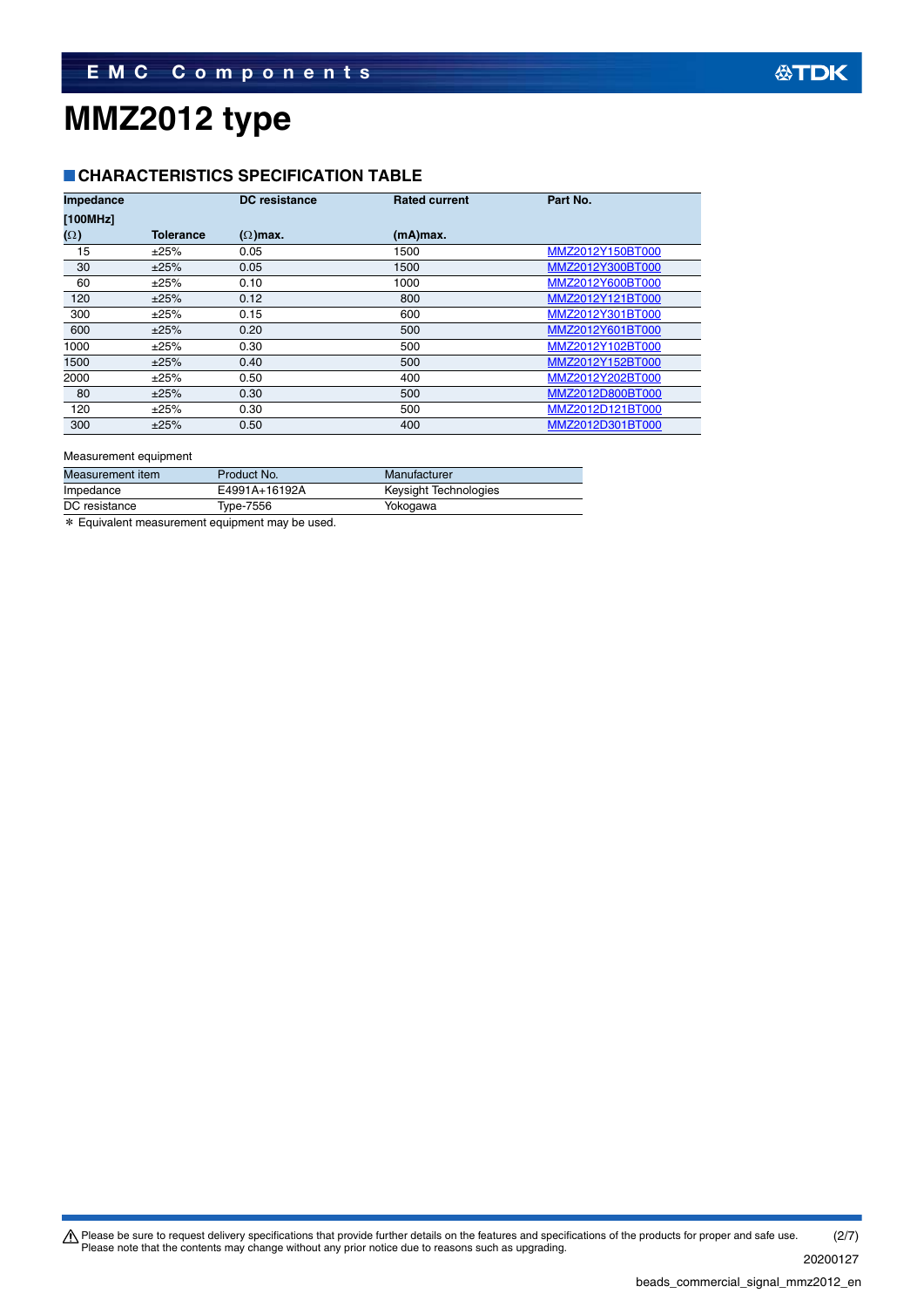### **Z VS. FREQUENCY CHARACTERISTICS (BY SERIES)**



#### **MMZ2012D series**



Please be sure to request delivery specifications that provide further details on the features and specifications of the products for proper and safe use.<br>Please note that the contents may change without any prior notice d (3/7)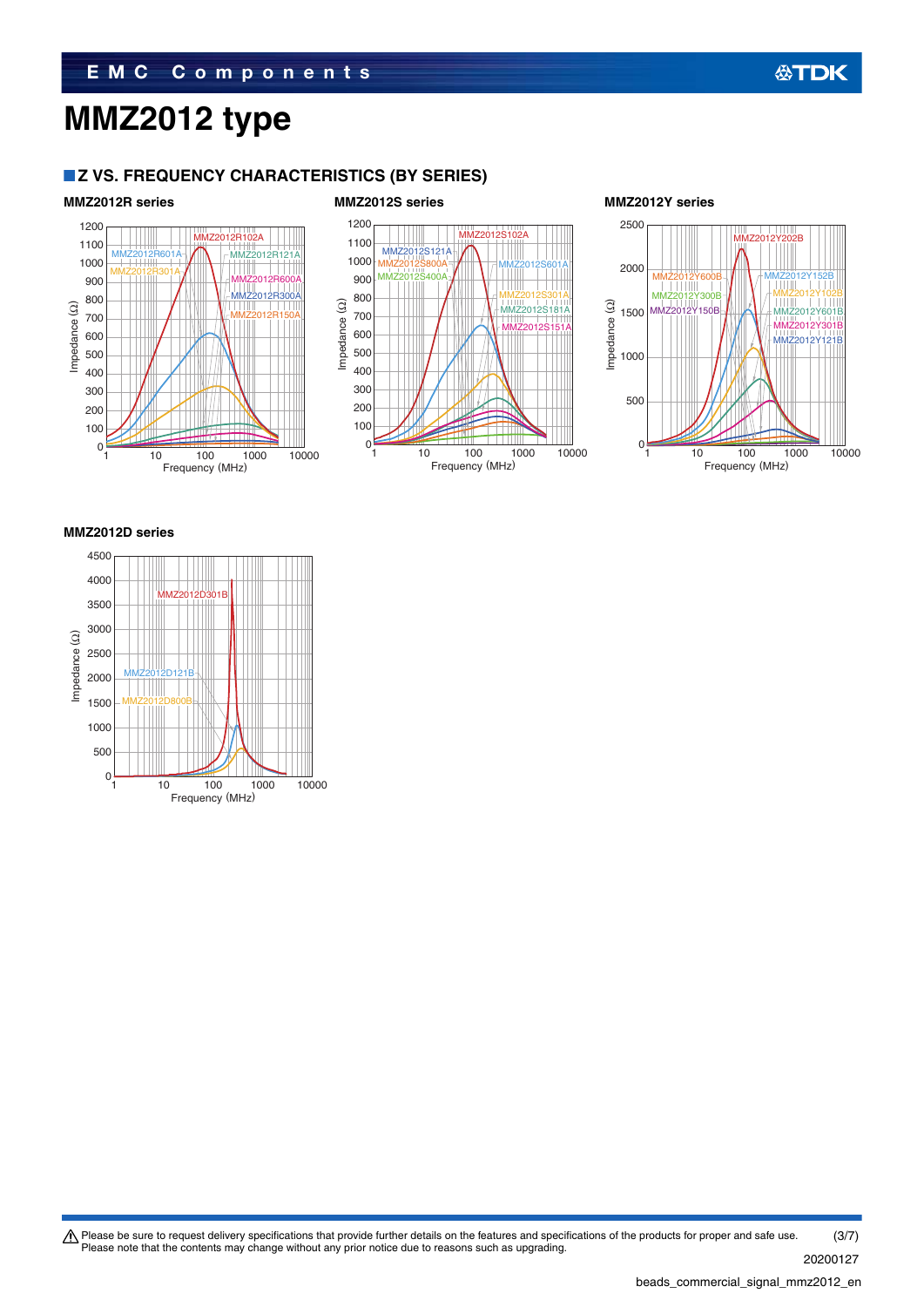### **Z, X, R VS. FREQUENCY CHARACTERISTICS**



#### 40 35 Impedance (2) 30 Impedance (Ω) 25  $\frac{1}{20}$ Z R 15 10 X 5  $\Omega$ 10 100 1000 10000

Frequency (MHz)

#### **MMZ2012R150AT000 MMZ2012R300AT000 MMZ2012R600AT000**





#### **MMZ2012R102AT000 MMZ2012S400AT000 MMZ2012S800AT000**







Z R

Impedance (Ω)

mpedance (2)



 $0_1$  10 100 1000 10000 Frequency (MHz)

X

#### **MMZ2012S121AT000 MMZ2012S151AT000 MMZ2012S181AT000**





#### **MMZ2012R121AT000 MMZ2012R301AT000 MMZ2012R601AT000**







#### **MMZ2012S301AT000 MMZ2012S601AT000 MMZ2012S102AT000**



 $\bigwedge$  Please be sure to request delivery specifications that provide further details on the features and specifications of the products for proper and safe use. Please note that the contents may change without any prior notice due to reasons such as upgrading. (4/7)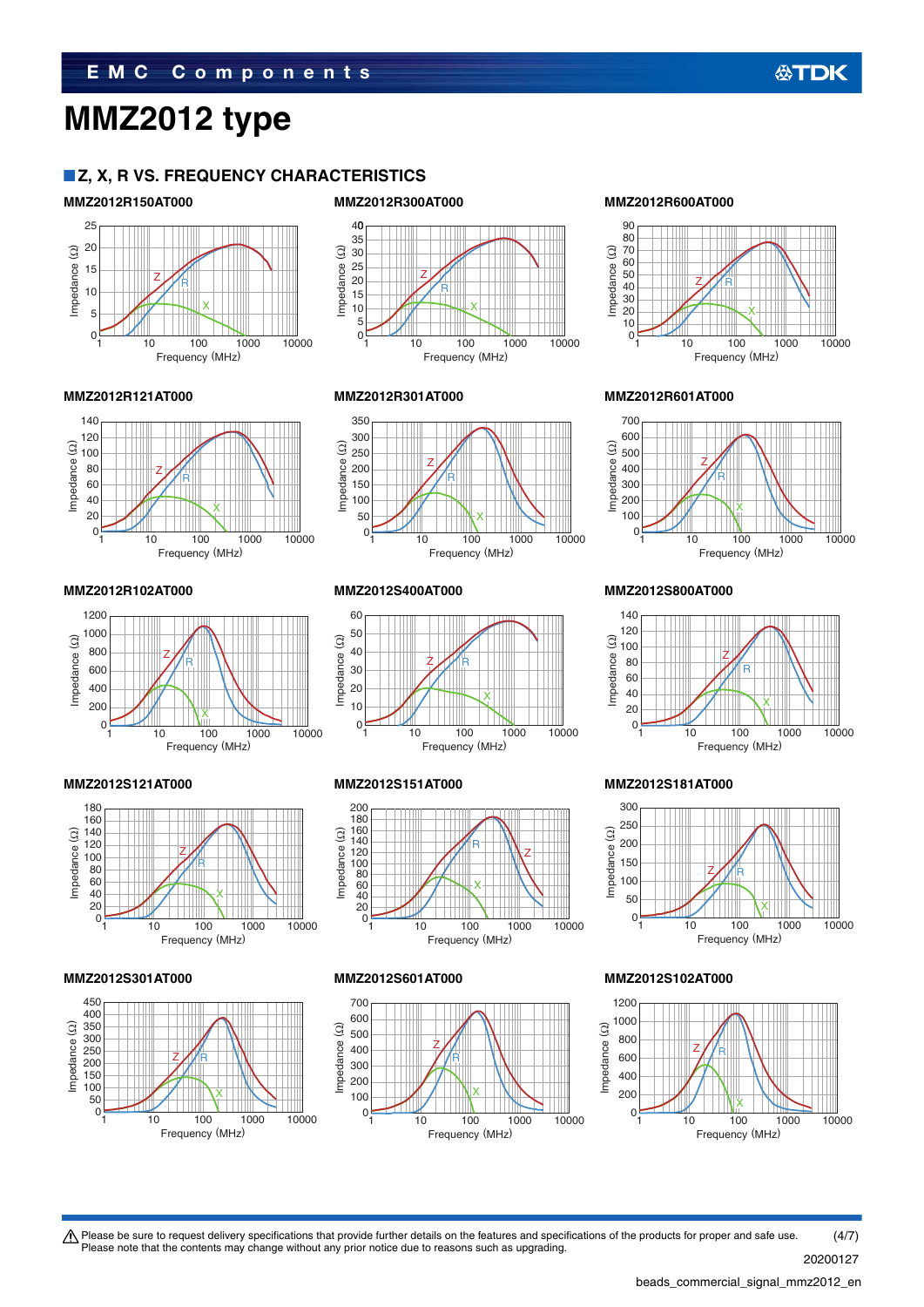### **Z, X, R VS. FREQUENCY CHARACTERISTICS**



#### 50 mpedance  $(\Omega)$ 40 Impedance (Ω) Z 30 R 20 10 X 0 10 100 1000 10000 Frequency (MHz)



### **MMZ2012Y150B T000MMZ2012Y300BT000 MMZ2012Y600BT000**



**公TDK** 

#### **MMZ2012Y121BT000 MMZ2012Y301BT000 MMZ2012Y601BT000**







#### **MMZ2012Y102BT000 MMZ2012Y152BT000 MMZ2012Y202BT000**







800



#### **MMZ2012D800BT000 MMZ2012D121BT000 MMZ2012D301BT000**



t Please be sure to request delivery specifications that provide further details on the features and specifications of the products for proper and safe use. Please note that the contents may change without any prior notice due to reasons such as upgrading. (5/7)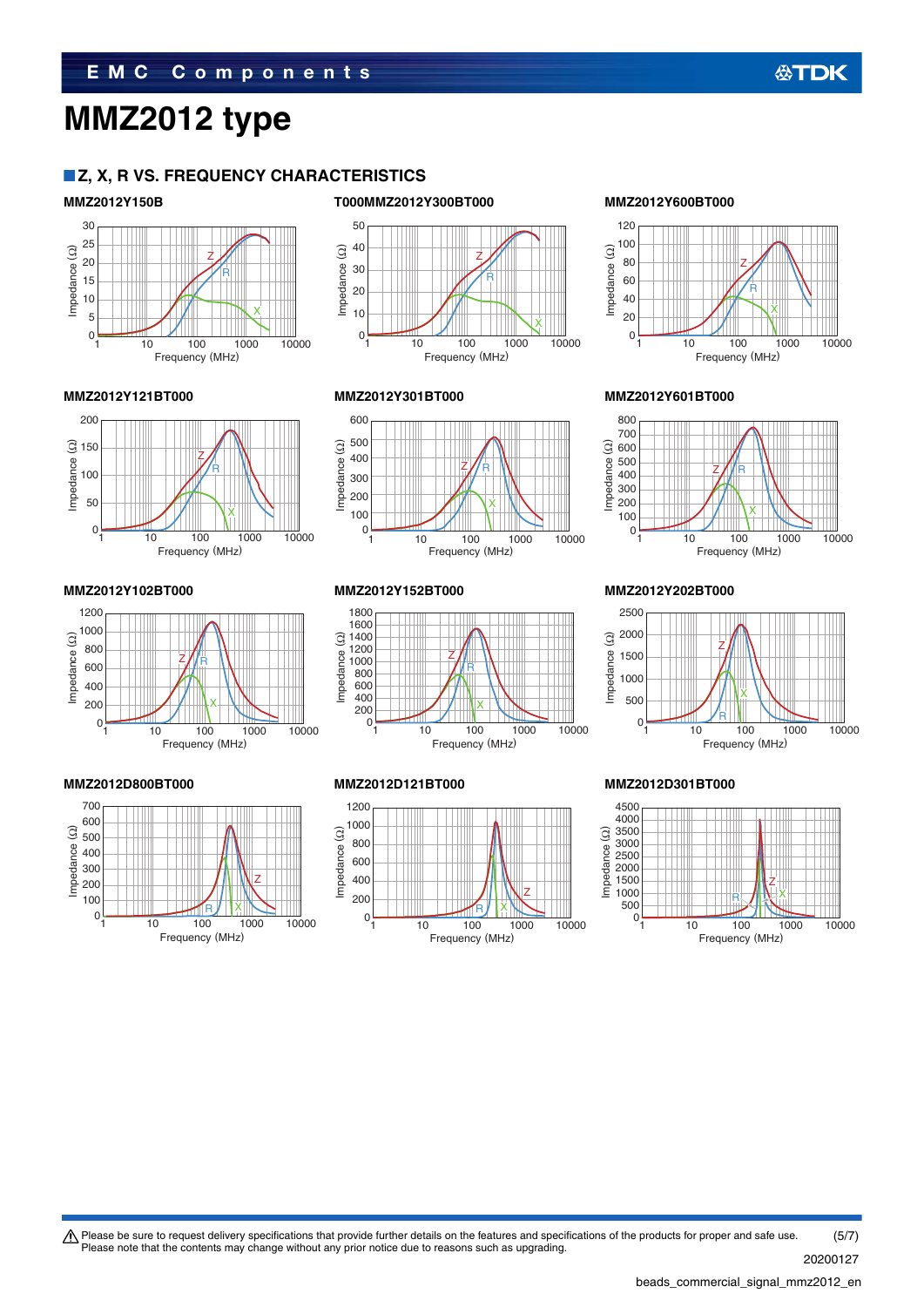### **SHAPE & DIMENSIONS**



Dimensions in mm

1.2

### **PACKAGING STYLE**



Dimensions in mm

#### **TAPE DIMENSIONS**



Dimensions in mm

|         |       | . . |
|---------|-------|-----|
| MAMZOM2 | - - - | ax. |



Dimensions in mm

### **PACKAGE QUANTITY**

Package quantity **4,000 pcs/reel** 

## **TEMPERATURE RANGE, INDIVIDUAL WEIGHT**

|       | Operating<br>temperature range                          | <b>Storage</b><br>temperature range* | Individual<br>weight |
|-------|---------------------------------------------------------|--------------------------------------|----------------------|
|       | $-55$ to $+125^{\circ}$ C                               | $-55$ to $+125^{\circ}$ C            | 8 mg                 |
| ski i | The starses temperature range is for ofter the assembly |                                      |                      |

The storage temperature range is for after the assembly.

## Dimensions in mm

 $0.8$  1 0.8

**RECOMMENDED LAND PATTERN** 

### **RECOMMENDED REFLOW PROFILE**



Please be sure to request delivery specifications that provide further details on the features and specifications of the products for proper and safe use.<br>Please note that the contents may change without any prior notice d (6/7)